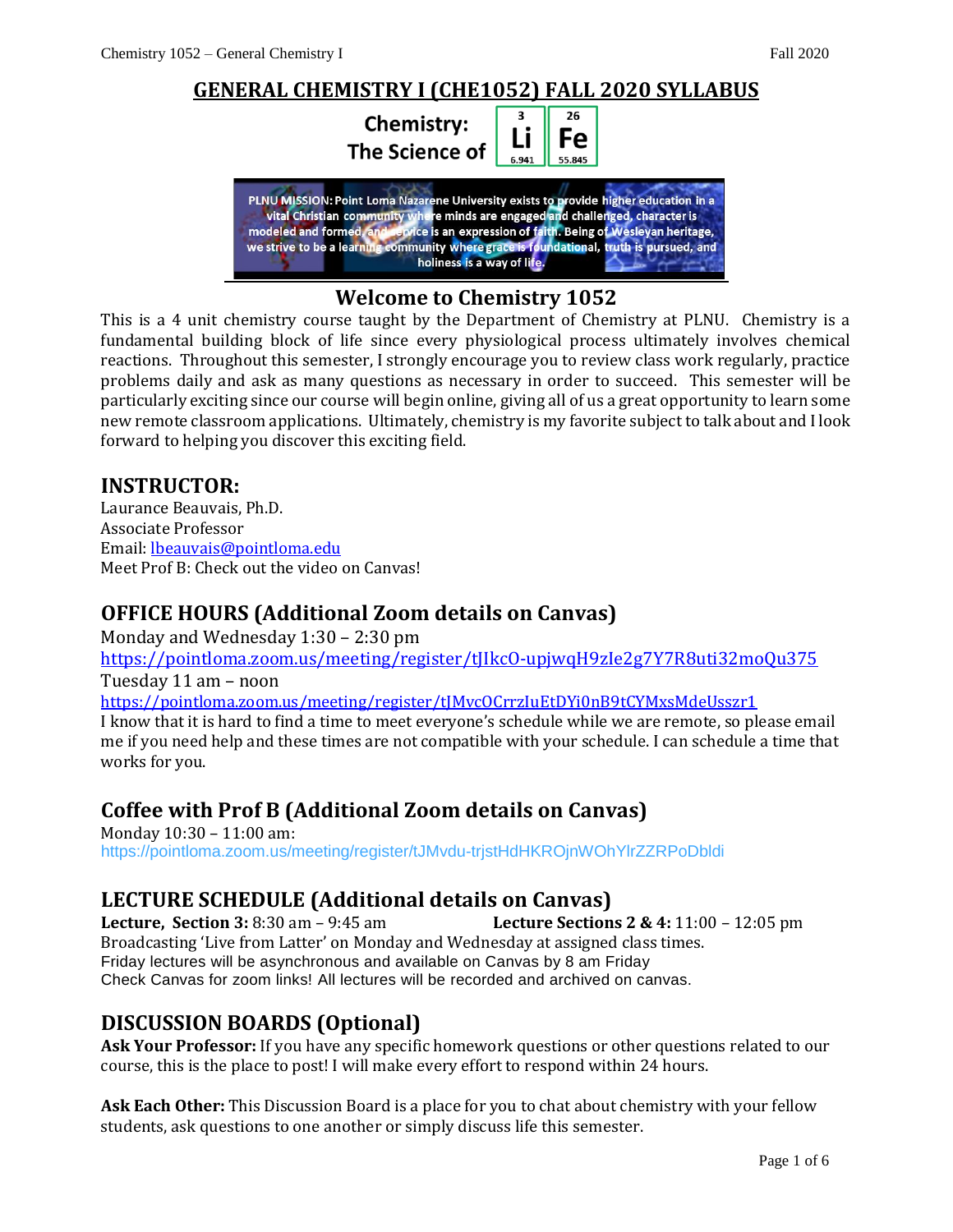### **Strategies for success in CHE152**

- 1. It is crucial that you primarily understand as well as memorize course material. You will be expected to synthesize your knowledge on homework, quizzes, and exams. Focus on recognizing patterns and learn to apply the problem solving strategies that are introduced in the book and lecture.
- 2. Working problems is the key to success. Work the practice problems in the book as you read the material and start homework sets early so that you can take advantage of office hours.
- 3. Be prepared for each class session. The time you invest in reading the assigned sections, taking notes, and answering pre-lecture practice problems will be repaid in full when it comes time to study for exams.
- 4. Get help if you do not understand something. I am here for you!

## **Advice from recent General Chemistry students**

- "Stay on top from the beginning. Work on test taking strategy. Study. Exams are everything."
- "Read the sections assigned for each lecture beforehand. Even if you don't understand what you are reading, it will make so much sense when the instructor explains it. Doing this keeps you on top of this class and makes quizzes and tests much easier to study for."
- "I advise them to start mastering chemistry assignments as soon as they are assigned. They should take advantage of office hours, too."
- "Go to office hours if you don't understand something! Read the textbook it actually helps so much to go over those examples and do them yourself. When studying for the exams, redo examples from class handouts."
- "Dedicate a certain amount of time each day to reviewing in class material and go to office hours if you are confused about anything at all."
- "Study hard and prioritize your time. Also, make a good relationship with the professor."
- "Apply yourself and work hard. You as an individual determine your success in general chemistry."
- "Take the class seriously from the very beginning."

### **COURSE DESCRIPTION**

Study of the basic principles of modern chemistry. Emphasis on atomic and molecular structure, chemical bonding, gas laws, states of matter, and solutions. Prerequisite(s): Satisfactory high school background or CHE 1003 or PSC 1014. Corequisite(s): CHE 1052L.

### **LEARNING OUTCOMES**

An understanding of chemistry is a necessary part of an education in the basic and applied sciences, engineering, and medical professions. It also provides insight and increased comprehension regarding current events and proposed policies.

Specifically, upon completion of this course, students will be able to:

- Demonstrate a foundational knowledge of the general principles of chemistry including atomic and molecular structure, chemical bonding, states of matter, and behavior solutions.
- Solve problems related to unit conversions, stoichiometry, energy calculations, and gas laws.
- Perform basic chemical laboratory techniques related to the topics listed above.

Foundational Education Learning Outcome 1e Quantitative Reasoning: Students will be able to solve problems that are quantitative in nature. This learning outcome will be assessed directly using problems on the final exam that are quantitative in nature.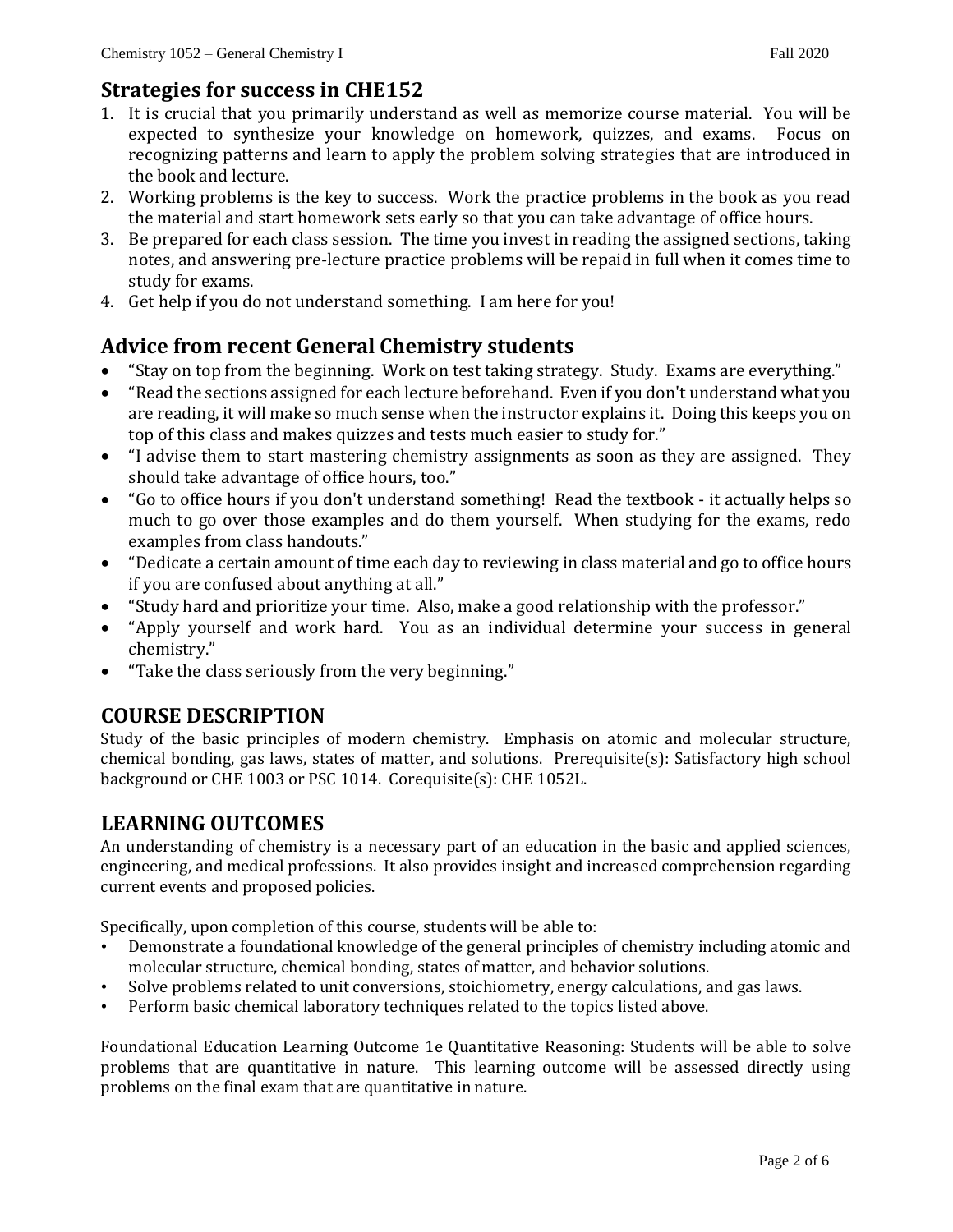#### **EVALUATION**

The described activities will contribute to your total course grade according to the following:

| Hour Examinations (4)     | 50%             |
|---------------------------|-----------------|
| Homework (online & other) | 15%             |
| Quizzes and Activities    | 15%             |
| Final Examination         | 20 <sub>%</sub> |

Letter grades will be assigned at the end of the course based on your percentage of total possible points, according to the following scale:

| А    | $90 - 100\%$ |
|------|--------------|
| R    | $80 - 89%$   |
| C    | $70 - 79%$   |
| D    | $60 - 69\%$  |
| NC/F | $~160\%$     |

(+) and (–) grades will be assigned within each bracket. (There is no A+ grade.)

#### **LEARNING MATERIALS\***

- 1. *Textbook:* Tro, Chemistry: A Molecular Approach Plus MasteringChemistry with eText, Pearson, 4th Edition, ISBN-13: 9780134103976 (hardcover text), 9780134162454 (looseleaf text), or 9780134162485 (etext)
- 2. *Online Homework:* MasteringChemistry [www.masteringchemistry.com](http://www.masteringchemistry.com/) (bundled with text or purchased separately) Course ID: **beauvais71672**
- 3. *Course Website:* Canvas [canvas.pointloma.edu](https://canvas.pointloma.edu/) **CHE1052-2 FA20 – General Chemistry I**
- 4. *Scientific Calculator:* Non-graphing, non-programmable calculator required for exams and quizzes.
- 5. *Optional Materials:* Tro, Study Guide for Chemistry: A Molecular Approach, Pearson, 4th Edition 2017, ISBN-13: 9780134066271. Tro, Selected Solutions Manual for Chemistry: A Molecular Approach, Pearson, 4th Edition 2017, ISBN-13: 9780134066288.

\* These materials are used for both semesters of General Chemistry.

#### **SYNCHRONOUS ATTENDANCE**

Monday and Wednesday lectures will be conducted synchronously via zoom at the appropriate time for each section. You are required to attend one of these two synchronous sessions each week. These lectures will be recorded and posted to Canvas for viewing at any time. Attendance will be taken by registering with your PLNU email address before you enter the zoom room. It is recommended that you attend both synchronous sessions each week, but only one will be graded.

### **ASYNCHRONOUS ATTENDANCE/PARTICIPATION DEFINITION**

Friday's material will be presented asynchronously and posted to Canvas each Friday by 8:00 am. A day of attendance in asynchronous content is determined as contributing a substantive note, assignment, discussion, or submission by the posted due date, when applicable. Failure to meet these standards will result in an absence for that day.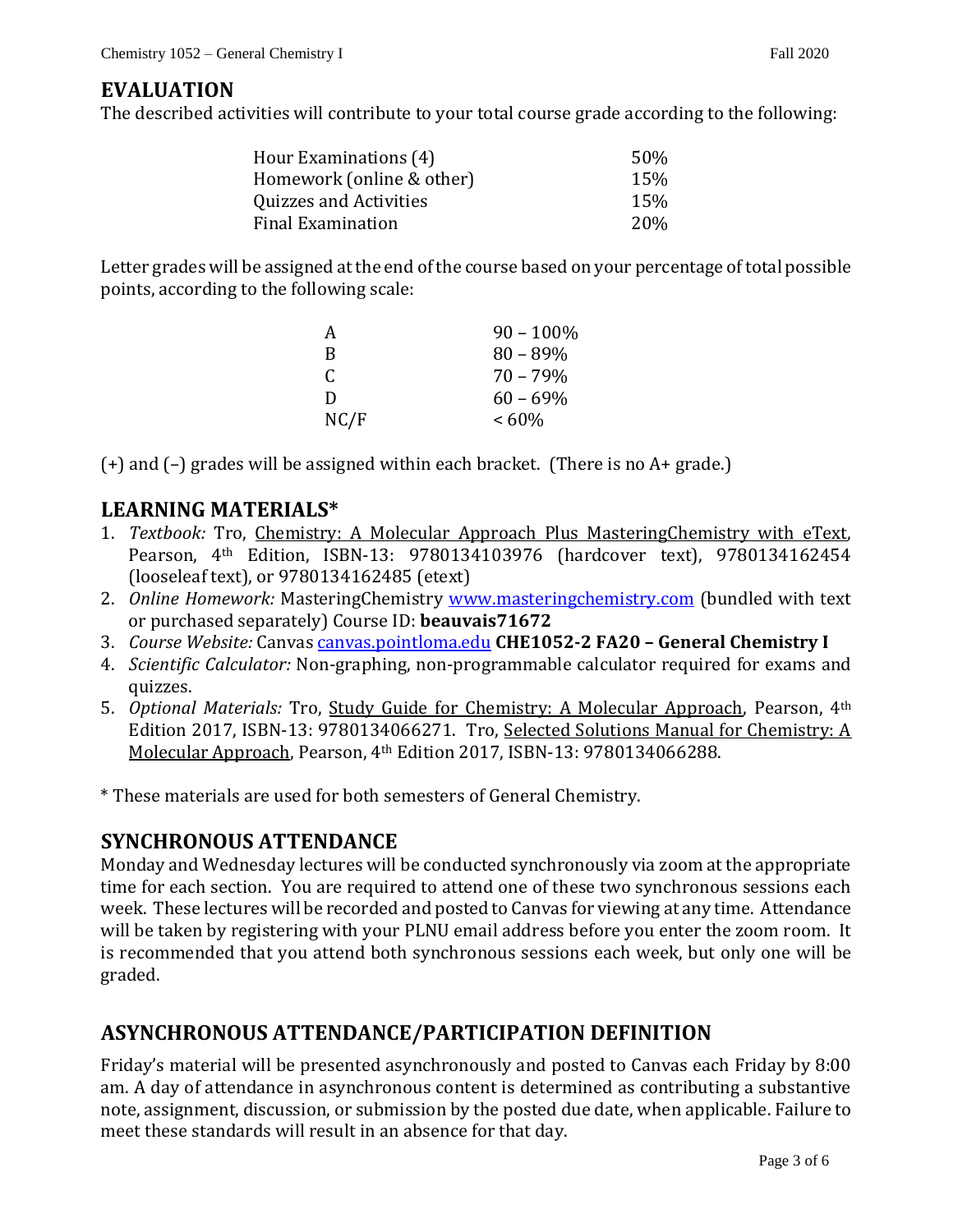# **PLNU ATTENDANCE POLICY**

If the student is absent for more than 10 percent of class sessions (virtual or face-to-face), the faculty member will issue a written warning of de-enrollment. If the absences exceed 20 percent, the student may be de-enrolled without notice until the university drop date or, after that date, receive the appropriate grade for their work and participation. In some courses, a portion of the credit hour content will be delivered **asynchronously** and attendance will be determined by submitting the assignments by the posted due dates. See [Academic Policies](https://catalog.pointloma.edu/content.php?catoid=46&navoid=2650#Class_Attendance) in the Undergraduate Academic Catalog. If absences exceed these limits but are due to university excused health issues, an exception will be granted.

### **COURSE WEBSITE**

[Canvas](https://canvas.pointloma.edu/) (CHE1052-2 FA20 – General Chemistry I) will be used constantly as a repository for all course material such as lecture notes, problem sets, etc. Additionally, all quizzes and exams will be conducted through Canvas. Homework assignments will be a combination of Canvas and Mastering Chemistry. Grades will be posted to Canvas throughout the semester. It is your responsibility to check Canvas regularly and to confirm that your correct email address is in the system.

### **HOMEWORK**

Homework will be assigned regularly through [MasteringChemistry](https://www.pearsonmylabandmastering.com/northamerica/masteringchemistry/) (Course ID: **beauvais71672**). Successful completion of the homework is essential in mastering the course material. Late assignments will not be accepted.

### **EXAMS AND QUIZZES**

Four exams and a comprehensive final will be given during the semester via Canvas using the Honorlock system. Make-up exams will be arranged only if the instructor is contacted prior to the scheduled exam time and then only if you present an institutionally valid excuse. Quizzes will be given via Canvas at the start of each week, covering material from the previous week. The lowest quiz score will be discarded when final grades are computed. *Only non-graphing and non-programmable calculators may be used for exams and quizzes.*

### **PLNU FINAL EXAMINATION POLICY**

Successful completion of this class requires taking the final examination **on its scheduled day and time**. The final examination schedule is posted on the [Undergraduate Records](https://www.pointloma.edu/offices/records/undergraduate-records) site. No requests for early examinations or alternative days will be approved.

# **FOUNDATIONAL EXPLORATIONS MISSION**

PLNU provides a foundational course of study in the liberal arts informed by the life, death, and resurrection of Jesus Christ. In keeping with the Wesleyan tradition, the curriculum equips students with a broad range of knowledge and skills within and across disciplines to enrich major study, lifelong learning, and vocational service as Christ-like participants in the world's diverse societies and culture.

# **PLNU COPYRIGHT POLICY**

Point Loma Nazarene University, as a non-profit educational institution, is entitled by law to use materials protected by the US Copyright Act for classroom education. Any use of those materials outside the class may violate the law.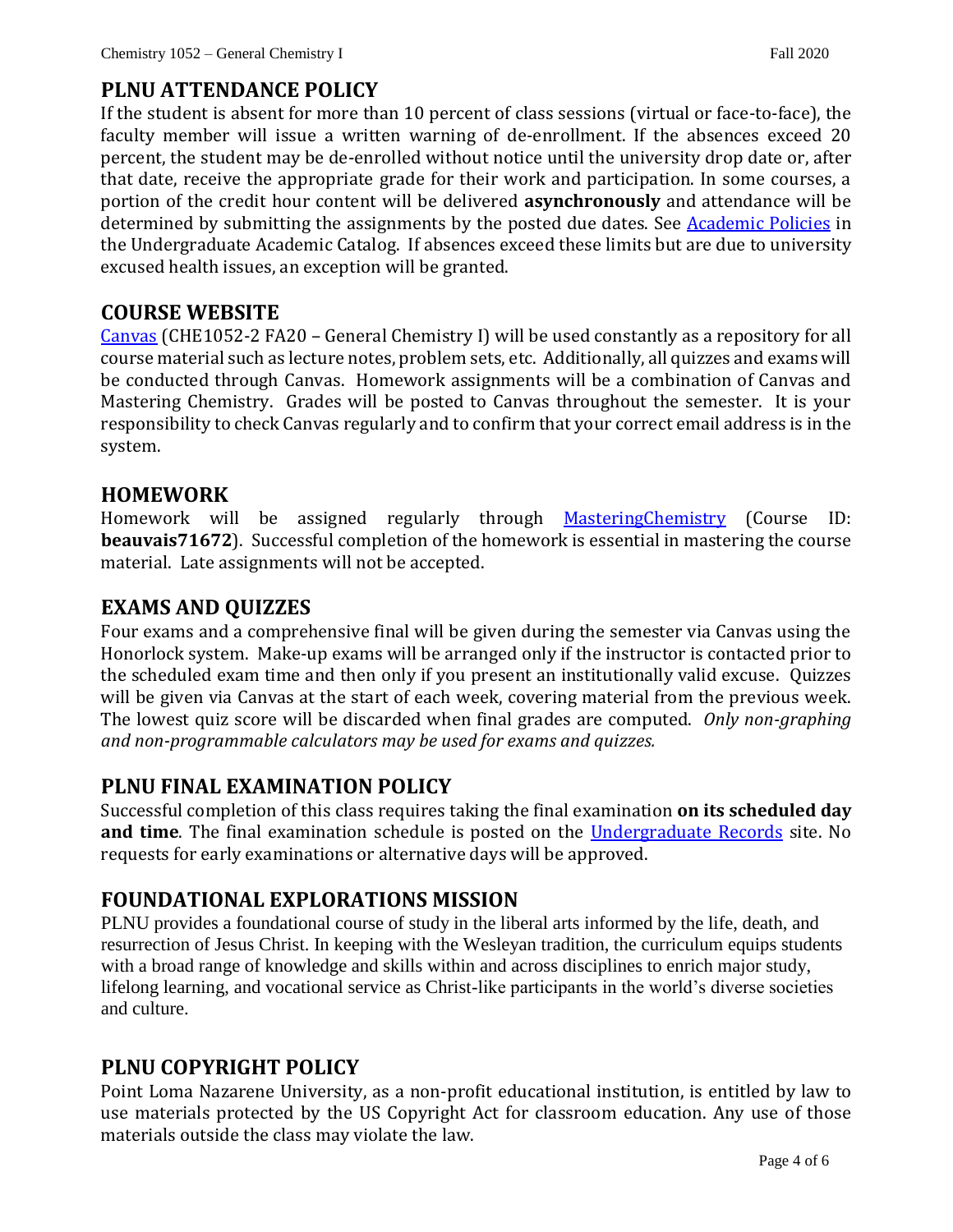#### **STATE AUTHORIZATION**

State authorization is a formal determination by a state that Point Loma Nazarene University is approved to conduct activities regulated by that state. In certain states outside California, Point Loma Nazarene University is not authorized to enroll online (distance education) students. If a student moves to another state after admission to the program and/or enrollment in an online course, continuation within the program and/or course will depend on whether Point Loma Nazarene University is authorized to offer distance education courses in that state. It is the student's responsibility to notify the institution of any change in his or her physical location. Refer to the map on [State Authorization](https://www.pointloma.edu/offices/office-institutional-effectiveness-research/disclosures) to view which states allow online (distance education) outside of California.

### **INCOMPLETES AND LATE ASSIGNMENTS**

All assignments are to be submitted/turned in by the beginning of the class session when they are due—including assignments posted in Canvas. Incompletes will only be assigned in extremely unusual circumstances.

### **PLNU ACADEMIC HONESTY POLICY**

Students should demonstrate academic honesty by doing original work and by giving appropriate credit to the ideas of others. Academic dishonesty is the act of presenting information, ideas, and/or concepts as one's own when in reality they are the results of another person's creativity and effort. A faculty member who believes a situation involving academic dishonesty has been detected may assign a failing grade for that assignment or examination, or, depending on the seriousness of the offense, for the course. Faculty should follow and students may appeal using the procedure in the university Catalog. See [Academic Policies](https://catalog.pointloma.edu/content.php?catoid=41&navoid=2435#Academic_Honesty) for definitions of kinds of academic dishonesty and for further policy information.

### **SPIRITUAL CARE**

Please be aware PLNU strives to be a place where you grow as whole persons. To this end, we provide resources for our students to encounter God and grow in their Christian faith. If students have questions, a desire to meet with the chaplain or have prayer requests you can contact the [Office of Spiritual Development](https://www.pointloma.edu/offices/spiritual-development)

### **USE OF TECHNOLOGY**

In order to be successful in the online environment, you'll need to meet the minimum technology and system requirements; please refer to the *[Technology and System Requirements](https://help.pointloma.edu/TDClient/1808/Portal/KB/ArticleDet?ID=108349)*  information. Additionally, students are required to have headphone speakers compatible with their computer available to use. If a student is in need of technological resources please contact [student-tech-request@pointloma.edu.](mailto:student-tech-request@pointloma.edu) Problems with technology do not relieve you of the responsibility of participating, turning in your assignments, or completing your class work.

#### **COURSE SCHEDULE**

Given the hybrid and online modalities being used in the 2020-2021 academic year, the content of the course schedule and assignments will be posted in Canvas as its own document.